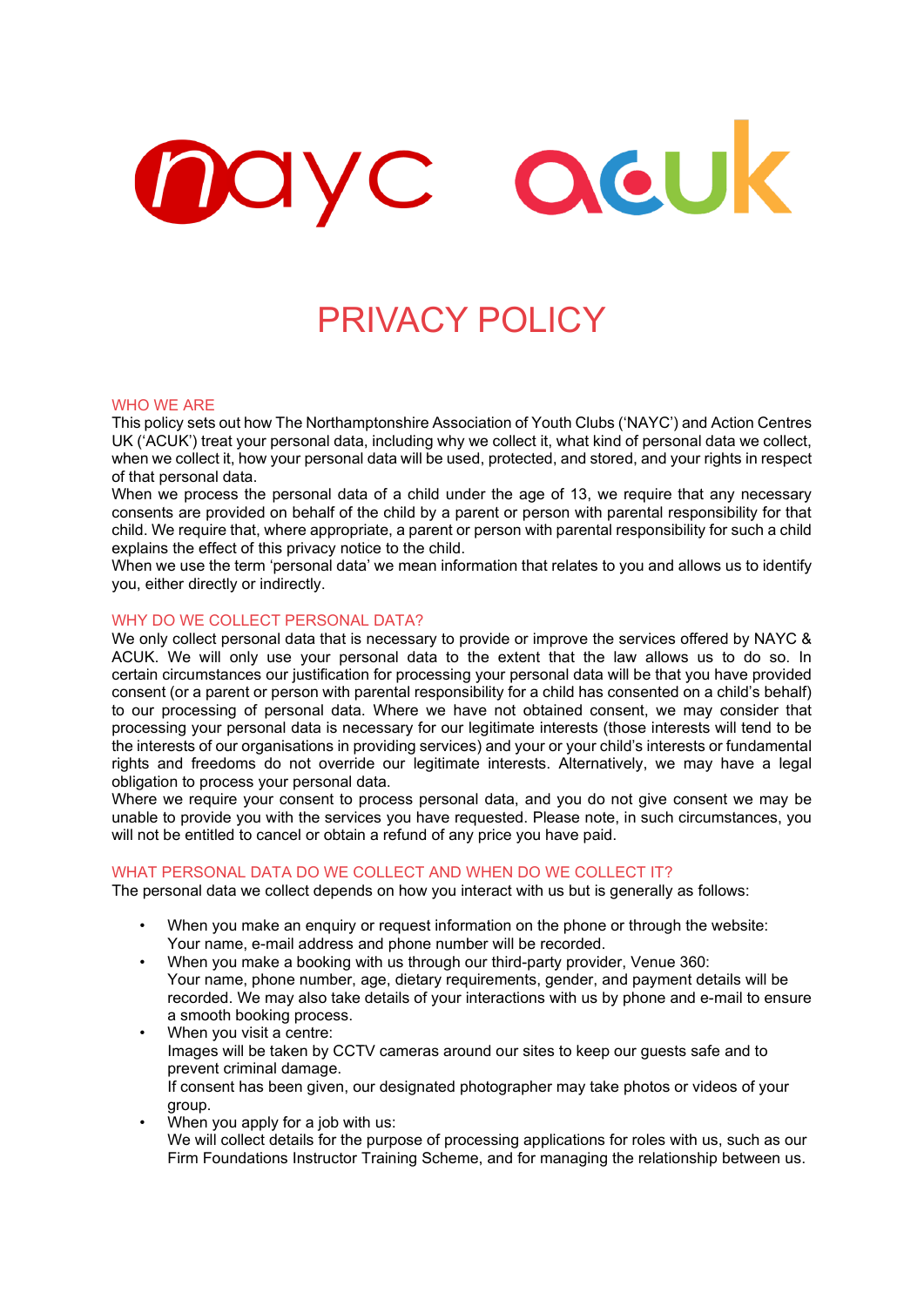These details may include an applicant's name, address, date of birth, religious beliefs, medical history, and criminal record.

When you visit our website: In addition to recording information about you when you make an enquiry via our website, cookies may be collected when you access our website. For more information on cookies see the section below.

# SENSITIVE PERSONAL DATA

You may also need to supply us with special categories of personal data ('sensitive personal data') pertaining to your racial or ethnic origin of the individual, your religious or philosophical beliefs, or your physical or mental health. We only collect this information when necessary, such as to carry out our legal obligations in relation to employees and volunteers.

#### HOW LONG DO WE STORE PERSONAL DATA?

We will only retain your personal data for as long as is necessary for the purposes for which we are processing it.

To determine the appropriate retention period for personal data, we consider the amount, nature and sensitivity of the personal data, the potential risk of harm from unauthorised use or disclosure of your personal data, the purposes for which we process your personal data and whether we can achieve those purposes through other means, and the applicable legal, regulatory, tax, accounting, or other requirements.

# HOW DO WE USE YOUR PERSONAL DATA?

- To manage your booking or use of our services.
- To provide a quote or respond to an enquiry.
- To send you marketing communications. We may send you marketing communications that we feel may be of interest to you. We will ask for your consent to send such communications to you at the time we collect that personal data, and we will offer you the chance to opt out each time we communicate with you.
- To personalise your customer experience and improve your experience of our services.
- To fulfil our legal responsibilities. We will collect, store and, in some cases, pass on personal data for legal reasons to third parties, including reporting accidents, incidents and safeguarding concerns.

## HOW DO WE PROTECT YOUR PERSONAL DATA?

We have put in place appropriate security measures to prevent your personal data from being accidentally lost, used, or accessed in an unauthorised way, altered or disclosed.

We have put in place procedures to deal with any suspected personal data breach and will notify you and any applicable regulator of a breach where we are legally required to do so.

# WHO IS YOUR PERSONAL DATA SHARED WITH?

NAYC & ACUK does not share your personal data with third parties unless this is needed to fulfil our legal or contractual obligations, to provide services to you or for the purposes of providing marketing communications to you as you have requested.

Our website uses third party embedded content from providers such as Instagram and YouTube and has links to other sites. Those third parties have their own privacy policies and cookies policy. We do not have any responsibility for how third parties treat your personal data.

In the event of an emergency, personal data may be shared with emergency services. For example, if someone is taken ill at one of our sites, their medical information may be shared to ensure they receive appropriate treatment.

We will share personal data with email providers and service providers. This may include transferring your personal data outside of the European Economic Area (the 'EEA'). If personal data is to be transferred outside of the EEA, we will ensure that appropriate safeguards are in place to ensure your personal data is adequately protected. For further details of the appropriate safeguards, we will put in place, please contact us using the details below.

## WHAT ARE YOUR RIGHTS?

As an individual whose personal data is processed by NAYC & ACUK, you have the following rights:

- To access the personal data we hold about you.
- To have errors or inaccuracies in your personal data corrected.